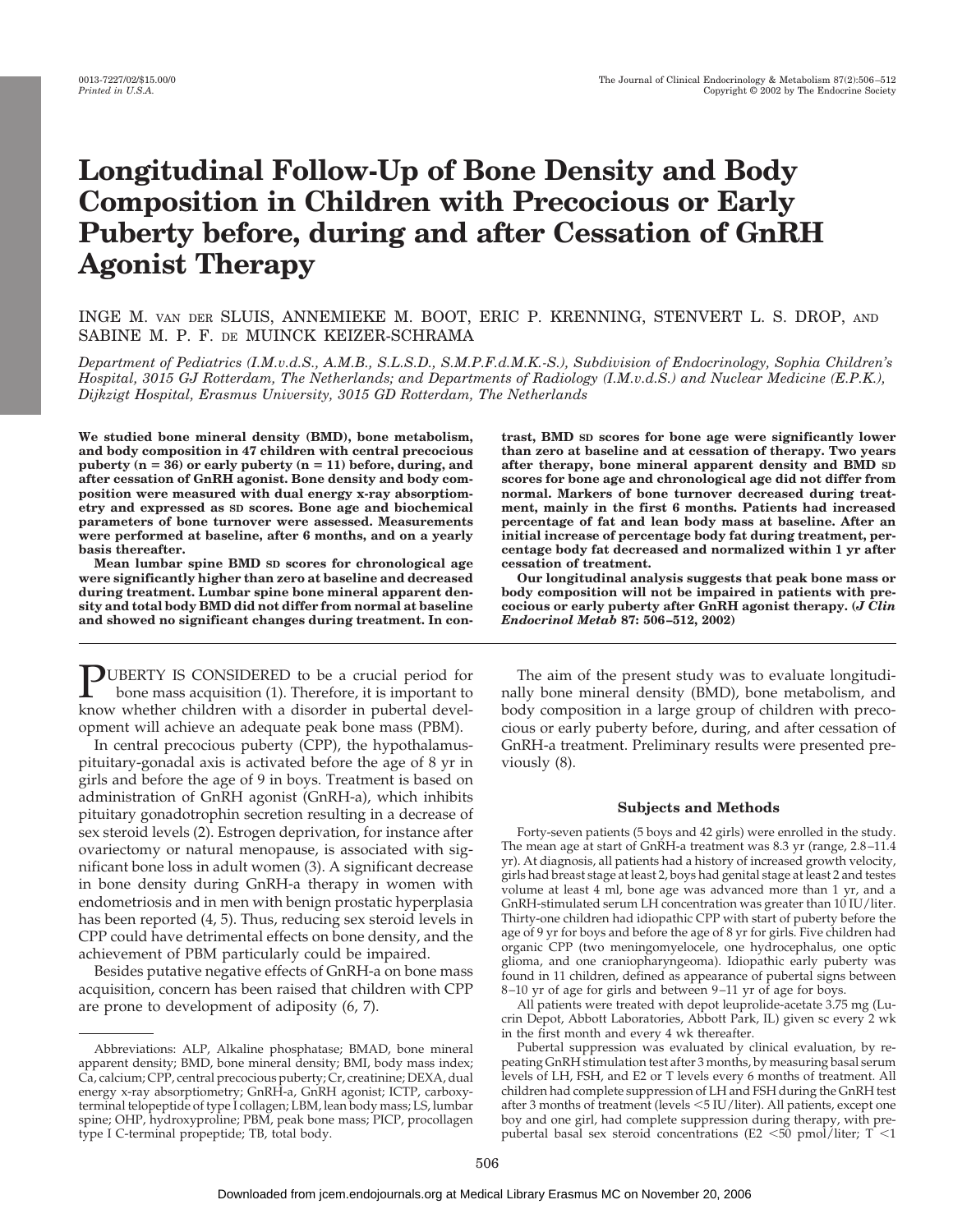van der Sluis *et al*. • BMD and Body Composition in Precocious Puberty J Clin Endocrinol Metab, February 2002, 87(2):506–512 **507**

nmol/liter). In the boy and girl with incomplete suppression, GnRH-a dose was doubled, which resulted in complete suppression.

Anthropometry, assessment of biochemical parameters of bone turnover, and BMD and body composition measurements were performed at baseline, after 6 months and 1 yr, and then yearly. All assessments were continued after discontinuation of treatment on a yearly basis. Forty patients completed treatment, of whom 38 agreed to continue participation. Twenty patients (2 boys and 18 girls; 15 CPP and 5 early puberty) had complete follow-up measurements from start of GnRH-a therapy until 2 yr after cessation of treatment. This subgroup will be described separately.

Height was measured with a Harpenden stadiometer and expressed as sp score  $(9)$ . Pubertal stage was assessed according to Tanner  $(10)$ . Bone age was scored by one investigator using an x-ray of the left hand according to the Greulich and Pyle method (11).

#### *Bone density and body composition*

BMD of the lumbar spine (LS) and total body (TB) was measured by dual energy x-ray absorptiometry (DEXA) (DPXL/PED, Lunar Corp., Madison, WI). The LS is mainly composed of trabecular bone, whereas 80% of the TB bone consists of cortical bone (12). To correct for bone size, we calculated bone mineral apparent density (BMAD) of LS with the model  $B\text{MAD}_{LS} = B\text{MD}_{LS} \times [4/(\pi \times \text{width})]$ . This model has been validated by *in vivo* volumetric data obtained from magnetic resonance imaging of lumbar vertebrae (13). All children were measured by the same apparatus. Quality assurance was performed daily. The coefficient of variation has been reported to be 1.04% for spine BMD and 0.64% for  $BMD_{TR}$  (14). Body composition was measured by TB DEXA. BMD, bone mineral content, lean tissue mass, and percentage body fat were compared with our Dutch age- and sex-matched reference values ( $n = 500$ ; age, 4–20 yr) (15, 16). One girl was too young (2.8 yr) to compare her DEXA results with our normative data. Her data could be used to calculate bone age-adjusted sp scores. In two children, baseline DEXA measurement was not performed due to logistic reasons.

## *Biochemical parameters*

Blood samples were obtained for the assessment of calcium (Ca), anorganic phosphate, and 1,25-dihydroxyvitamin D. Furthermore, al-

| <b>TABLE 1.</b> Clinical characteristics at baseline <sup><math>a</math></sup> |  |
|--------------------------------------------------------------------------------|--|
|--------------------------------------------------------------------------------|--|

|                 | <b>Boys</b>           | Girls                 |
|-----------------|-----------------------|-----------------------|
| No.             | 5                     | 42                    |
| Age $(yr)$      | $9.0(4.7 - 11.4)$     | $8.2(2.8-10.8)$       |
| Bone age $(yr)$ | $11.9(9.2 - 14.5)$    | $10.7(4.3 - 13.3)$    |
| Height SD score | $0.39(-1.96 - +2.09)$ | $0.80(-1.77 - +4.71)$ |
| BMI SD score    | $0.63(-0.47 - +2.79)$ | $1.17(-0.76 - +2.80)$ |

*<sup>a</sup>* Mean (range).

kaline phosphatase (ALP) and procollagen type I C-terminal propeptide (PICP) were assessed as markers of bone formation, whereas carboxyterminal telopeptide of type I collagen (ICTP) and urinary hydroxyproline (OHP) concentration were measured as markers of bone resorption. 1,25-Dihydroxyvitamin D was measured by RIA of Immuno Diagnostics Systems (Boldon, UK). RIA kits (Orion Diagnostica, Espoo, Finland) were used for measurement of PICP and ICTP. ALP, phosphate, PICP, and ICTP were expressed as sex- and age-matched sp scores using our own reference values. E2 and T were assessed by RIA (Orion Diagnositica); LH and FSH by RIA (MedGenix Diagnositics, Fleurus, Belgium). The Ca/creatinine (Cr) ratio and OHP concentration, expressed as mmol/mol Cr (OHP/Cr), were assessed in the first morning void of urine. Written informed consent was obtained from the parents of the patients.

## *Statistical analysis*

One-sample *t* tests were used to compare the mean sp scores with the expected zero, which is the mean sp score of age- and sex-matched healthy controls. The within-patient change was tested using a paired *t* test. To test differences between patients with early puberty and precocious puberty, Mann-Whitney *U* tests were used. Pearson's correlation coefficient was used to test the association between two variables with a normal distribution, and Spearman's correlation was used in case of a skewed distribution. In view of multiple tests, the significance level was set at  $P = 0.01$ .

## **Results**

## *Bone density and body composition before treatment*

Clinical baseline characteristics are reported in Table 1. The results of BMD and body composition before and during treatment for all patients are shown in Table 2. At baseline, mean  $BMD_{LS}$  sp score was significantly higher than zero.  $B\text{MAD}_{LS}$  and  $B\text{MD}_{TB}$  sp scores were above normal, but this did not reach significance. However, after correction for bone age instead of chronological age,  $BMD_{LS}$  and  $BMD_{TB}$  sp scores corrected for bone age were significantly lower than zero.  $B\text{MAD}_{LS}$  sp score corrected for bone age was normal.

Height, bone mineral content, percentage fat, lean body mass (LBM), and body mass index (BMI) sp scores (all sp scores for chronological age) were significantly increased at baseline.

Forty patients completed treatment; their mean treatment period was 2.7 yr (range, 1.4–5.4 yr). After an initial increase,

**TABLE 2.** Mean height, BMD, and body composition expressed as SD scores (SEM) in children with precocious puberty at baseline and during GnRH-a treatment

| Time                           | Baseline          | $0.5$ yr           | $1 \mathrm{yr}$     | 2 <sub>yr</sub>    | 3 yr                 |
|--------------------------------|-------------------|--------------------|---------------------|--------------------|----------------------|
| No.                            | 44                | 45                 | 45                  | 39                 | 24                   |
| SD score for chronological age |                   |                    |                     |                    |                      |
| $BMD_{LS}$                     | $0.67(0.18)^b$    | $0.83(0.16)^{b.1}$ | $0.65(0.17)^b$      | 0.48(0.18)         | 0.39(0.25)           |
| $B\text{MAD}_{LS}$             | 0.36(0.18)        | $0.50(0.16)^a$     | 0.41(0.17)          | 0.38(0.18)         | 0.05(0.22)           |
| $BMD_{TB}$                     | 0.19(0.19)        | 0.39(0.19)         | $0.50(0.17)^{a,1}$  | 0.38(0.19)         | 0.31(0.27)           |
| SD score for bone age          |                   |                    |                     |                    |                      |
| $BMD_{LS}$                     | $-0.54(0.15)^{b}$ |                    | $-0.57(0.14)^{b}$   | $-0.36(0.18)$      | $-0.29(0.22)$        |
| $BMAD_{LS}$                    | $-0.15(0.18)$     |                    | $-0.20(0.17)$       | $-0.06(0.19)$      | $-0.29(0.25)$        |
| $BMD_{TR}$                     | $-0.85(0.15)^{b}$ |                    | $-0.64(0.14)^{b.2}$ | $-0.40(0.17)^2$    | $-0.39(0.24)^{1}$    |
| SD score for chronological age |                   |                    |                     |                    |                      |
| LBM                            | $0.92(0.21)^b$    | $0.79(0.20)^{b.1}$ | $0.71(0.20)^{b.1}$  | $0.49(0.25)^2$     | $0.31(0.33)^1$       |
| Percentage body fat            | $0.47(0.18)^a$    | $0.98(0.18)^{b.2}$ | $1.28(0.18)^{b.2}$  | $1.30(0.21)^{b.2}$ | $1.10\ (0.26)^{b.2}$ |
| Height                         | $0.75(0.20)^b$    | $0.65(0.22)^a$     | $0.55(0.22)^1$      | $0.53(0.23)^2$     | $0.18(0.37)^2$       |
| BMI                            | $1.11(0.13)^b$    | $1.24(0.13)^b$     | $1.46(0.13)^{b.2}$  | $1.47(0.17)^{b.2}$ | $1.22 (0.21)^b$      |

 ${}^{a}P$  < 0.01,  ${}^{b}P$  < 0.001 for the comparison of the mean SD score with zero. 1 *P* < 0.01, <sup>2</sup> *P* < 0.001 compared with baseline.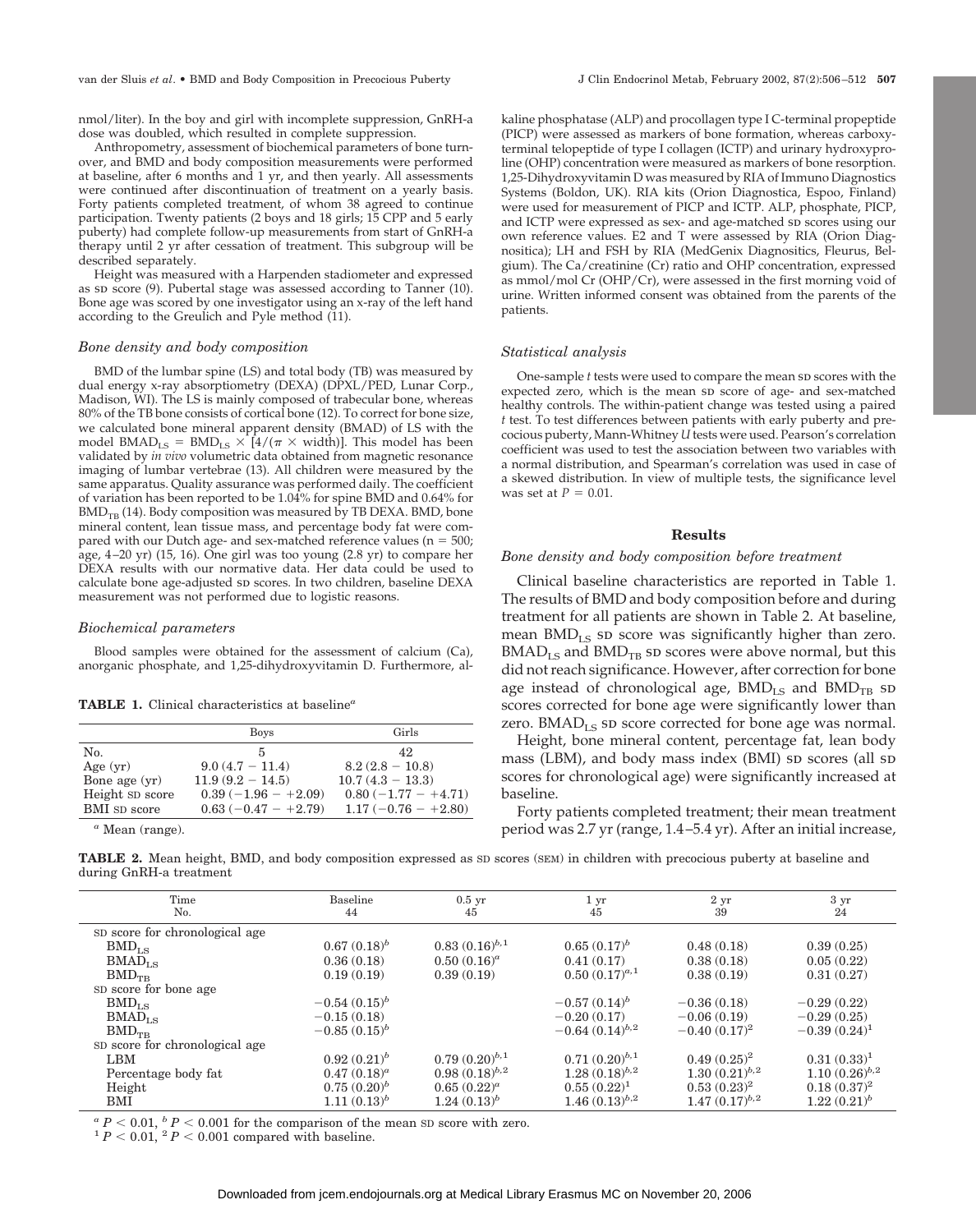$BMD_{LS}$  and  $BMD_{TB}$ , corrected for chronological age, tended to decrease (Table 2).  $B\text{MAD}_{LS}$  showed the same trend, but these changes were not significant. However, when adjusted for bone age,  $BMD_{TB}$  sp scores for bone age increased significantly during treatment. As for chronological age, no significant changes in BMAD<sub>LS</sub> corrected for bone age were found during treatment. BMD<sub>LS</sub> sD scores for bone age also did not change during treatment.

Percentage body fat sp scores increased, and LBM sp scores decreased significantly (Table 2). Height sp scores decreased; after 1 yr of treatment height sp scores did not differ significantly from zero any more. BMI sp scores increased significantly during treatment.

## *Results of 20 patients followed from start to 2 yr after cessation of therapy*

Figure 1 shows bone density and body composition before, at cessation of GnRH-a treatment, and 2 yr after cessation of treatment in 20 patients who were followed for this entire period. For this particular subgroup, mean (sp) age and bone age at start was 8.7 (1.1) and 11.3 (1.24) yr, respectively. Mean  $(SD)$  age at cessation of therapy was 11.3  $(0.8)$  yr. Mean  $(SD)$ bone age was 12.4 (0.7) yr at cessation of therapy, and 14.6 (1.0) yr at 2 yr after cessation of therapy. Mean treatment period for this subgroup was 2.6 yr (range, 1.4–4.1 yr).

At baseline,  $BMD_{LS}$  sp score adjusted for chronological age was  $0.54$  (sp = 1.15;  $P = 0.06$ ). BMD<sub>LS</sub> sp scores for chro-



FIG. 1. BMD adjusted for chronological age (*top*) and bone age (*bottom*) before start, at cessation, and after cessation of GnRH-a therapy in children with precocious and early puberty [mean  $(SEM)$ ]. <sup>a</sup>  $P < 0.01$ , <sup>b</sup>  $P < 0.001$  for the comparison of the mean SD score with zero; \*,  $P < 0.01$ , \*\*,  $P < 0.001$  compared to stop.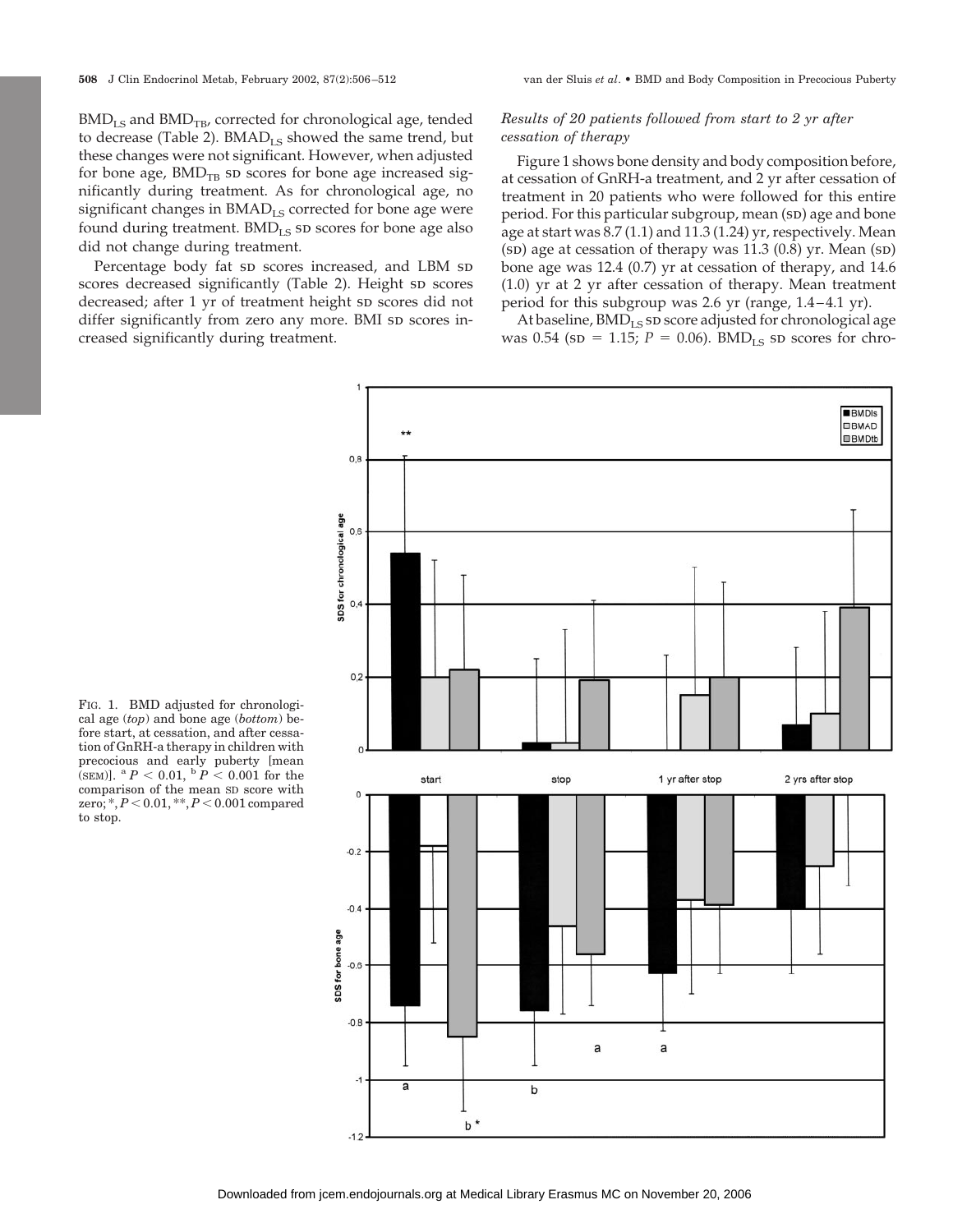nological age decreased significantly during treatment, whereas  $BMD_{TB}$  and  $BMAD_{LS}$  sp scores showed no significant change. After cessation of therapy, no significant changes in bone density were found (Fig. 1, *top*).

After correction for bone age (Fig. 1, *bottom*), only  $BMD_{TR}$ showed a significant increase, whereas  $B\text{MAD}_{LS}$  and  $B\text{MD}_{LS}$ did not change during treatment.  $BMD_{LS}$  and  $BMD_{TB}$  remained significantly lower than zero at cessation of treatment. After cessation of GnRH-a therapy, all three bone density parameters slightly increased compared with stop of therapy. After 2 yr, none of the bone density parameters differed from zero any more.

The mean absolute change between start and cessation of GnRH-a therapy was 0.09  $g/cm^2$  for BMD<sub>LS</sub> and BMD<sub>TB</sub> and 0.01  $\rm g/cm^3$  for BMAD. None of the children had an absolute decrease in BMD during therapy. Most children showed an absolute increase in BMAD as well, but in three children a decrease in BMAD  $(0.01-0.02 \text{ g/cm}^3)$  was found. In the 2 yr after cessation of therapy, BMD and BMAD showed an absolute increase in all children.

LBM decreased significantly during treatment, and percentage body fat increased (Fig. 2). After cessation of treatment, LBM and height showed a further decrease, whereas percentage body fat decreased to pretreatment values. Although BMI decreased significantly after treatment was stopped, it remained significantly higher than zero after treatment. Two years after cessation of therapy, LBM, percentage body fat, and height sp scores did not differ significantly from zero.

## *Biochemical parameters*

Table 3 shows the results of biochemical parameters at baseline, during treatment, and after cessation of treatment. Only baseline and 6-month data are given, because the substantial changes were found in this period. During GnRH treatment, serum Ca was normal and remained stable. At baseline, ICTP sp score was significantly higher than zero. PICP sp score was also increased, but in a lesser degree ( $P =$ 

0.03). Mean phosphate sp scores, ALP sp scores,  $1,25$ -dihydroxyvitamin D, and Ca/Cr ratio were normal. Urine OHP concentration was in the high reference range. ALP, ICTP, and PICP sp scores and urine  $Ca/Cr$  ratio decreased significantly during treatment, mainly in the first 6 months, and stabilized thereafter. Phosphate sp scores showed a slight decrease. Urinary OHP concentration decreased significantly during treatment.

At cessation of therapy, all serum markers, except Ca and 1,25-dihydroxyvitamin D, were decreased compared with baseline. Phosphate, PICP, and ALP sp scores were significantly lower than zero at cessation of treatment.

After cessation of therapy, ALP, PICP, and ICTP increased with a subsequent decrease. Two years after treatment, ALP and PICP sp scores for chronological age were significantly lower than zero. After correction for bone age, however, normal sp scores were found. Urine OHP concentration showed an ongoing decrease, whereas urine Ca/Cr ratio did not change.

## *Precocious puberty vs. early puberty*

The mean treatment period was 2.8 yr in the CPP patients and 2.2 yr in patients with early puberty. Patients with CPP had higher height and LBM sp scores than children with early puberty at baseline and at cessation of treatment. No differences in BMI and percentage body fat were found. At baseline, BMD and BMAD for chronological age and bone age did not differ.  $BMD_{TB}$  and  $BMD_{LS}$  for chronological age were significantly higher in the CPP group at cessation of therapy. BMAD and BMD for bone age did not differ at cessation of treatment.

## *Correlations*

The changes  $(\Delta)$  between values at cessation of treatment and at start of treatment were calculated.  $\Delta$ Height and  $\Delta$ LBM so scores were positively correlated with  $\Delta\text{BMD}_{\text{LS}}$  (r = 0.46,  $P = 0.007$ ;  $r = 0.61$ ,  $P < 0.001$ , respectively), but not with



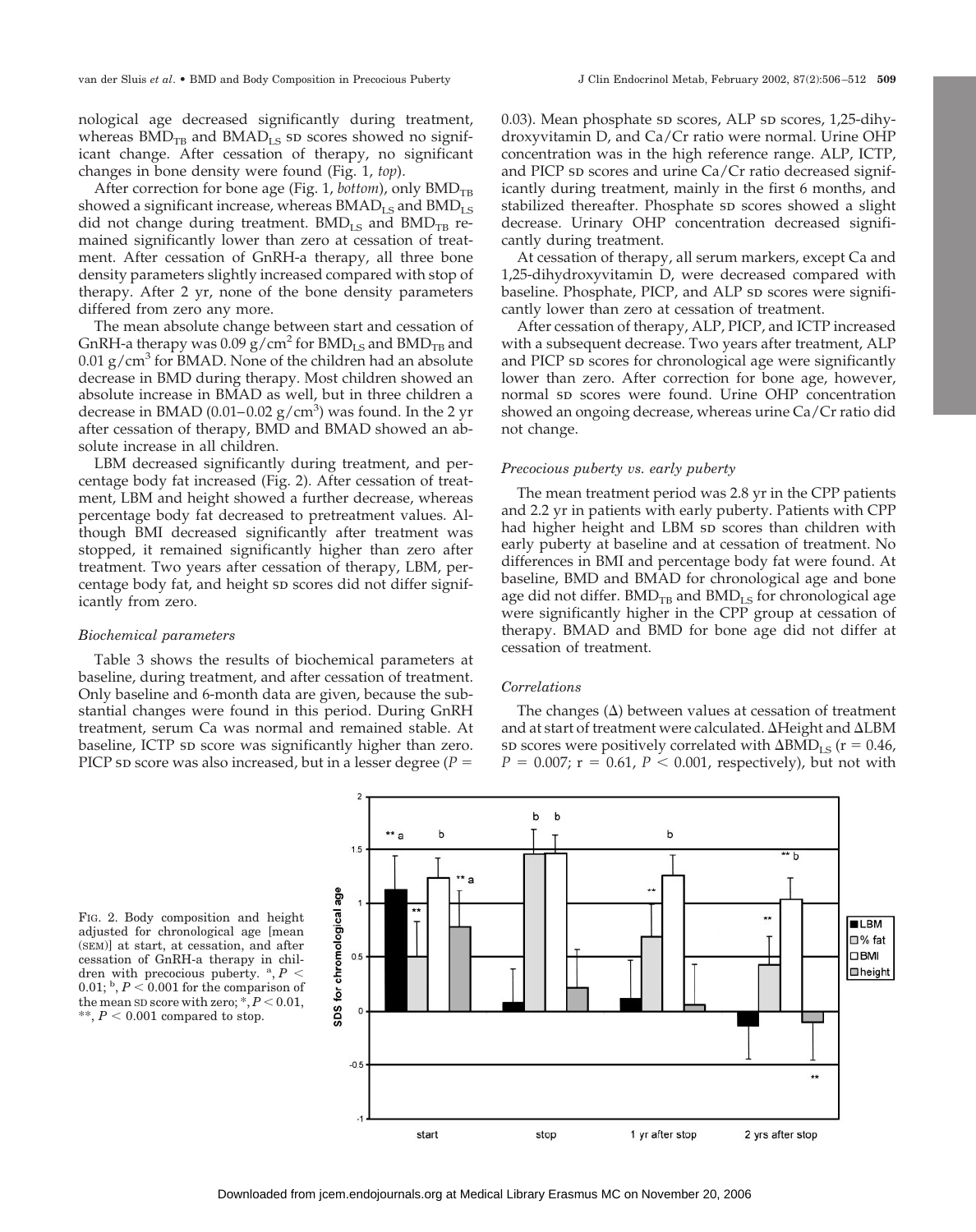|                                         | Before and during GnRH-a |                      | After cessation of GnRH-a |                   |                 |
|-----------------------------------------|--------------------------|----------------------|---------------------------|-------------------|-----------------|
|                                         | <b>Baseline</b>          | 6 months             | Stop                      | 1 yr              | 2 yrs           |
| No.                                     | 45                       | 44                   | 33                        | 29                | 18              |
| Ca (mmol/liter)                         | 2.42(0.02)               | 2.42(0.02)           | 2.38(0.02)                | 2.37(0.02)        | 2.39(0.03)      |
| Phosphate SD score                      | $-0.07(0.11)$            | $-0.23(0.12)$        | $-0.23(0.08)$ **          | $-0.13(0.15)$     | $-0.33(0.17)$   |
| ALP SD score                            | 0.10(0.19)               | $-1.05(0.15)^{b,**}$ | $-1.18(0.24)^{b,**}$      | $-0.56(0.26)^{1}$ | $-1.48(0.44)^a$ |
| PICP SD score                           | 0.57(0.25)               | $-0.74(0.21)^{a,**}$ | $-1.23(0.19)^{b,**}$      | $-0.45(0.29)$     | $-1.11(0.26)^b$ |
| ICTP sp score                           | $1.78(0.14)^b$           | $0.26(0.14)$ **      | $-0.03(0.32)$ **          | $0.68(0.23)^a$    | $-0.48(0.33)$   |
| $1,25$ -dihydroxyvitamin D (pmol/liter) | 132.1(7.0)               | 125.1(7.1)           | 117.5(5.7)                | $138.4(6.4)^1$    | 129.6(7.8)      |
| Urine Ca/Cr ratio                       | 0.20(0.02)               | $0.40(0.04)$ *       | $0.33(0.03)$ *            | 0.24(0.05)        | 0.28(0.06)      |
| Urine OHP/Cr ratio (mmol/mol)           | 132(9)                   | $104(16)$ **         | $77(4)$ **                | 86(9)             | $52(5)^1$       |

**TABLE 3.** Biochemical parameters at baseline and after cessation of GnRH agonist treatment in children with precocious puberty [mean (SEM)]

 ${}^aP$  < 0.01,  ${}^bP$  < 0.001 for the comparison of the mean SD score with zero; \*, *P* < 0.01, \*\*, *P* < 0.001 compared with baseline; <sup>1</sup> *P* < 0.01, <sup>2</sup> *P* < 0.001 compared to stop.

 $B\text{MAD}_{LS}$  or  $B\text{MD}_{TB}$ .  $\Delta B\text{MI}$  sp score was not significantly correlated with  $\Delta$ BMD or  $\Delta$ BMAD sp scores. Changes in parameters of bone turnover showed correlation with neither  $\Delta$ height s $\Delta$  scores nor changes in BMD or BMAD sp scores.

#### **Discussion**

The present study showed increased  $BMD_{LS}$  for chronological age in children with precocious or early puberty. During GnRH-a treatment, BMD and BMAD of lumbar spine and total body BMD for chronological age decreased, after an initial increase, to the normal range. However, after correction for bone age,  $BMD_{LS}$  and  $BMD_{TB}$  were reduced. Using  $B\text{MAD}_{LS}$  (volumetric or apparent BMD) corrected for bone age normal bone density before, during, and after cessation of treatment was found.

Sex steroids, and especially estrogens, are very important in the acquisition of bone mass. This became more clear when two new syndromes were described, each representing a human model in which estrogen was lacking. A female with aromatase deficiency (17) and a male with ER defect (18) had severe undermineralization of the skeleton and no epiphyseal closure. So, androgens do not cause normal epiphyseal closure and bone mineralization in the absence of estrogens. In GnRH-a-treated precocious puberty, a decrease in sex steroids by GnRH-a may explain the decrease in bone density. The initial increase in BMD in our patients may be explained by incomplete suppression of puberty during the first months.

In children with growth disorders, BMAD may be a more appropriate parameter to evaluate bone mineralization than (areal) BMD. Because children with precocious puberty have tall stature, BMD measured by DEXA will be overestimated. By calculating BMAD, a correction for bone size is made. Indeed, BMAD was increased to a much lesser extent than  $BMD_{LS}$ . Together, these findings suggest that increased  $BMD_{LS}$  and increased bone turnover at baseline mainly reflect increased growth, rather than increased bone mineralization.

In adults with GnRH-a therapy, an absolute decrease in BMD has been reported (4, 5). In contrast, absolute BMD increased during GnRH-a therapy in children, albeit at lower rates than before start of therapy, because their sp scores decreased. Adults reach their PBM and will not further increase their bone mass in physiological conditions. Absolute

BMD also increases in healthy prepubertal children who are not exposed to high levels of sex steroids. This might explain that during gonadal suppression in our CPP patients BMD continued to increase.

Heger *et al.* (19) studied patients after cessation of GnRH-a therapy at final height. These young women had normal bone density of LS and femoral neck. Most studies found a BMD high for chronological age, but appropriate for bone age (19–21), before start of therapy. The described effects of GnRH-a on bone are still controversial. No change during 2 yr of treatment has been reported (20), as well as a decrease in trabecular bone density during GnRH-a therapy, whereas cortical bone of the radius did not change (22). Saggese *et al.* (23) reported a reduction in BMD in cortical bone of the radius within 6 months. Most studies were performed in rather small patient groups varying from 10–13 children. Additionally, differences in reference values and differences in site, which have been measured, and differences in timing of start of treatment may have contributed to some of the discrepancy with our results. Furthermore, our study also included children with early puberty. Children with CPP were taller but did not have higher BMD than children with early puberty, at baseline. Despite a somewhat longer treatment in CPP, BMD was even somewhat higher in CPP at cessation of therapy. This difference disappeared after correction for bone size by calculating BMAD. Bertelloni *et al.* (24) stated that PBM was not impaired in girls treated with GnRH-a. Because PBM of LS was measured at the chronological age of 13.4 yr, this might have been too early. Bone mineral accrual continues in the postpubertal years after linear growth has ceased. Furthermore, the age that PBM is reached appeared to be site-dependent (25). Our patients had mean age of 13.4 yr and bone age of 14.7 yr at their last visit. Theoretically, children with precocious puberty might attain their PBM at an earlier chronological age, because of their advanced bone maturation. However, all patients showed an ongoing increase in  $BMD_{LS}$  after cessation of therapy. So, we cannot draw any final conclusions yet regarding PBM. Nonetheless, our findings, *e.g.* normal bone mass and bone turnover 2 yr after cessation of therapy, do not suggest that PBM will be impaired in children with a history of GnRH-a therapy.

We found that the ICTP was significantly higher and PICP was slightly higher than normal before the start of treatment.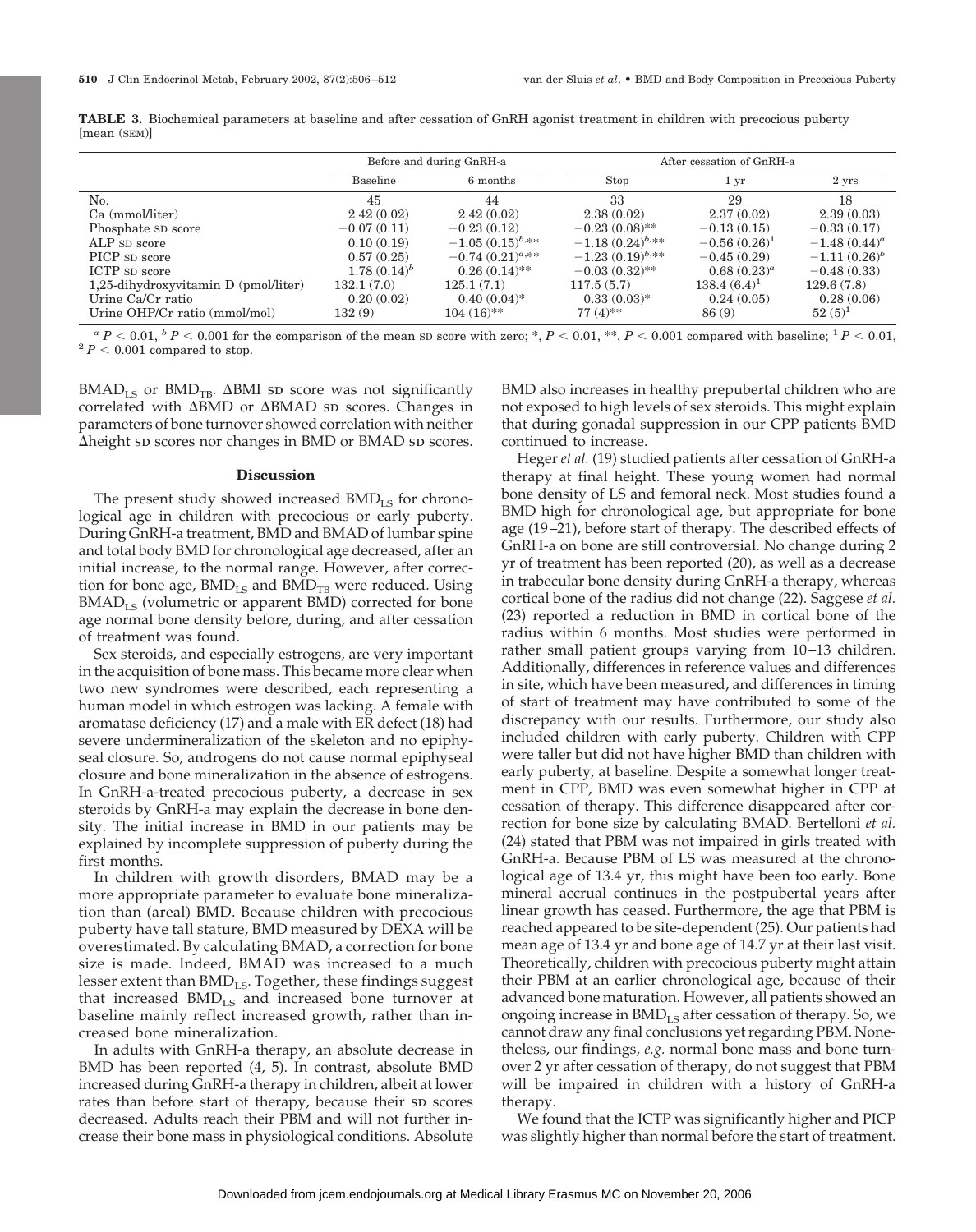During treatment, bone turnover decreased mainly in the first 6 months of treatment and stabilized thereafter. Other authors found similar results. Antoniazzi *et al*. (22) showed that patients with CPP had pubertal osteocalcin levels that decreased during treatment. Hertel *et al.* (26) reported that girls with CPP had normal PICP levels that decreased within 2 months after initiation of GnRH-a and remained below baseline values. Therefore, markers of bone resorption as well as markers of bone formation decrease during GnRH-a therapy. However, biochemical markers are not specific for bone modeling or remodeling. Additionally, PICP, ICTP, and ALP are not bone-specific. Thus, changes in biochemical markers may reflect changes in growth as well as changes in bone mineralization. Two years after cessation of therapy, the markers of bone turnover were in the normal range for bone age.

Obesity is a common problem in children with precocious puberty (6, 27, 28). Indeed, in the present study, percentage body fat was increased at baseline. At cessation of therapy, percentage body fat was significantly higher than normal, and it normalized thereafter. After an initial aggravation of adiposity, no prolonged negative effects on percentage body fat were found. In concordance with our study, two other studies showed increased BMI at the start but no change in BMI during treatment (6, 19). BMI cannot distinguish between LBM and fat mass; BMI will not change when LBM decreases and fat mass increases as occurred in our study. Therefore, DEXA is preferred to evaluate body composition.

The decreased GH and IGF-I levels that have been reported during GnRH-a therapy (27, 29, 30) might play a role in the increment of fat mass and decrease in LBM. Kamp *et al.* (27) showed that GH levels in GnRH-a-treated children with CPP were inversely related to BMI. GH-deficient patients have decreased bone density, increased fat mass, and decreased LBM, which improved during GH replacement therapy (31). Besides a decrease in estrogens and GH levels, the decrease in muscle mass during GnRH-a therapy may also affect bone mineralization.

In conclusion, children with precocious and early puberty had normal total body BMD and increased  $BMD_{LS}$  for chronological age. Only BMD<sub>LS</sub> decreased significantly during GnRH-a therapy. In contrast, BMD corrected for bone age was significantly lower than normal. Using  $B\text{MAD}_{LS}$  (volumetric or apparent BMD) corrected for chronological age or bone age, normal bone density before, during, and after cessation of treatment was found. Two years after cessation of therapy, bone density for bone age and chronological age did not differ from normal, and markers of bone turnover adjusted for bone age were normal. Thus, this study suggests that PBM will not be impaired in children with a history of GnRH-a therapy. However, our patients did not reach their PBM yet, so further follow-up is still needed. After an initial aggravation of adiposity during treatment, their percentage body fat decreased to normal values after treatment was stopped.

## **Acknowledgments**

We thank Dick Mul for the bone age assessments, Jopie Hensen (Department of Nuclear Medicine) for her assistance in DEXA measurements, Anjalie Asarfi and Ingrid van Slobbe for their assistance in data collection, and Ingrid Beukers, Mariëlle van Eekelen, and Elisabeth Boosten for their assistance at the outpatient clinic.

Received June 14, 2001. Accepted October 22, 2001.

Address all correspondence and requests for reprints to: Inge van der Sluis, M.D., Sophia Children's Hospital, Subdivision of Endocrinology, P.O. Box 2060, 3000 CB Rotterdam, The Netherlands. E-mail: vandesluis@ alkg.azr.nl.

This work was supported by a grant from Novo Nordisk.

### **References**

- 1. **Bailey DA, Martin AD, McKay HA, Whiting S, Mirwald R** 2000 Calcium accretion in girls and boys during puberty: a longitudinal analysis. J Bone Miner Res 15:2245–2250
- 2. **Conn PM, Crowley WF** 1991 Gonadotropin-releasing hormone and its analogues. N Engl J Med 324:93–103
- 3. **Lindsay R** 1995 Estrogen deficiency. In: Riggs BL, Melton LJ, eds. Osteoporosis, etiology, diagnosis, and management, 2nd ed. Philadelphia: Lippincott-Raven; 133–160
- 4. **Paoletti AM, Serra GG, Cagnacci A, Vacca AM, Guerriero S, Solla E, Melis GB** 1996 Spontaneous reversibility of bone loss induced by gonadotropinreleasing hormone analog treatment. Fertil Steril 65:707–710
- 5. **Goldray D, Weisman Y, Jaccard N, Merdler C, Chen J, Matzkin H** 1993 Decreased bone density in elderly men treated with the gonadotropin-releasing hormone agonist decapeptyl (d-TRP6-GnRH). J Clin Endocrinol Metab 76:288–290
- 6. **Palmert MR, Mansfield MJ, Crowley Jr WF, Crigler Jr JF, Crawford JD, Boepple PA** 1999 Is obesity an outcome of gonadotropin-releasing hormone agonist administration? Analysis of growth and body composition in 110 patients with central precocious puberty. J Clin Endocrinol Metab 84:4480– 4488
- 7. **Oostdijk W, Rikken B, Schreuder S, Otten B, Odink R, Rouwe C, Jansen M, Gerver WJ, Waelkens J, Drop S** 1996 Final height in central precocious puberty after long term treatment with a slow release GnRH agonist. Arch Dis Child 75:292–297
- 8. **Boot AM, Muinck Keizer-Schrama SMPF, Pols HAP, Krenning EP, Drop SLS** 1998 Bone mineral density and body composition before and during treatment with gonadotropin-releasing hormone agonist in children with precocious and early puberty. J Clin Endocrinol Metab 83:370-373
- 9. **Fredriks AM, van Buuren S, Burgmeijer RJ, Meulmeester JF, Beuker RJ, Brugman E, Roede MJ, Verloove-Vanhorick SP, Wit J** 2000 Continuing positive secular growth change in The Netherlands 1955–1997. Pediatr Res 47: 316–323
- 10. **Tanner JM, Whitehouse RH** 1976 Clinical longitudinal standards for height, weight, height velocity, weight velocity, and stages of puberty. Arch Dis Child 51:170–179
- 11. **Gruelich WW, Pyle SI** 1959 Radiographic atlas of skeletal development of the hand and wrist, 2nd ed. Stanford, CA: Stanford University Press
- 12. **Bonnick SL** 1998 Bone densitometry in clinical practice, 1st ed. Totowa, NJ: Humana Press
- 13. Kröger HPJ, Vainio P, Nieminen J, Kotaniemi A 1995 Comparison of different models for interpreting bone mineral density measurements using DXA and MRI technology. Bone 17:157–159
- 14. **Johnson J, Dawson-Hughes B** 1991 Precision and stability of dual-energy x-ray absorptiometry measurements. Calcif Tissue Int 49:174–178
- 15. **Boot AM, de Ridder MAJ, Pols HAP, Krenning EP, de Muinck Keizer-Schrama SMPF** 1997 Bone mineral density in children and adolescents: relation to puberty, calcium intake, and physical activity. J Clin Endocrinol Metab 82:57–62
- 16. **Boot AM, Bouquet J, de Ridder MAJ, Krenning EP, de Muinck Keizer-Schrama SMPF** 1997 Determinants of body composition, measured by dual x-ray absorptiometry, in Dutch children and adolescents. Am J Clin Nutr 66:232–238
- 17. **Conte FA, Grumbach MM, Ito Y, Fisher CR, Simpson ER** 1994 A syndrome of female pseudohermaphrodism, hypergonadotropic hypogonadism, and multicystic ovaries associated with missense mutations in the gene encoding aromatase (P450arom). J Clin Endocrinol Metab 78:1287–1292
- 18. **Smith EP, Boyd J, Frank GR, Takahashi H, Cohen RM, Specker B, Williams TC, Lubahn DB, Korach KS** 1994 Estrogen resistance caused by a mutation in the estrogen-receptor gene in a man. N Engl J Med 331:1056–1061
- 19. **Heger S, Partsch CJ, Sippell WG** 1999 Long-term outcome after depot gonadotropin-releasing hormone agonist treatment of central precocious puberty: final height, body proportions, body composition, bone mineral density, and reproductive function. J Clin Endocrinol Metab 84:4583–4590
- 20. **Neely EK, Bachrach LK, Hintz R, Habiby RL, Slemenda CW, Feezle L, Pescovitz OH** 1995 Bone mineral density during treatment of central precocious puberty. J Pediatr 127:819–822
- 21. **Saggese G, Bertelloni S, Baroncelli GI, Battini R, Franchi G** 1993 Reduction of bone density: an effect of gonadotropin releasing hormone analogue treatment in central precocious puberty. Eur J Pediatr 152:717–720